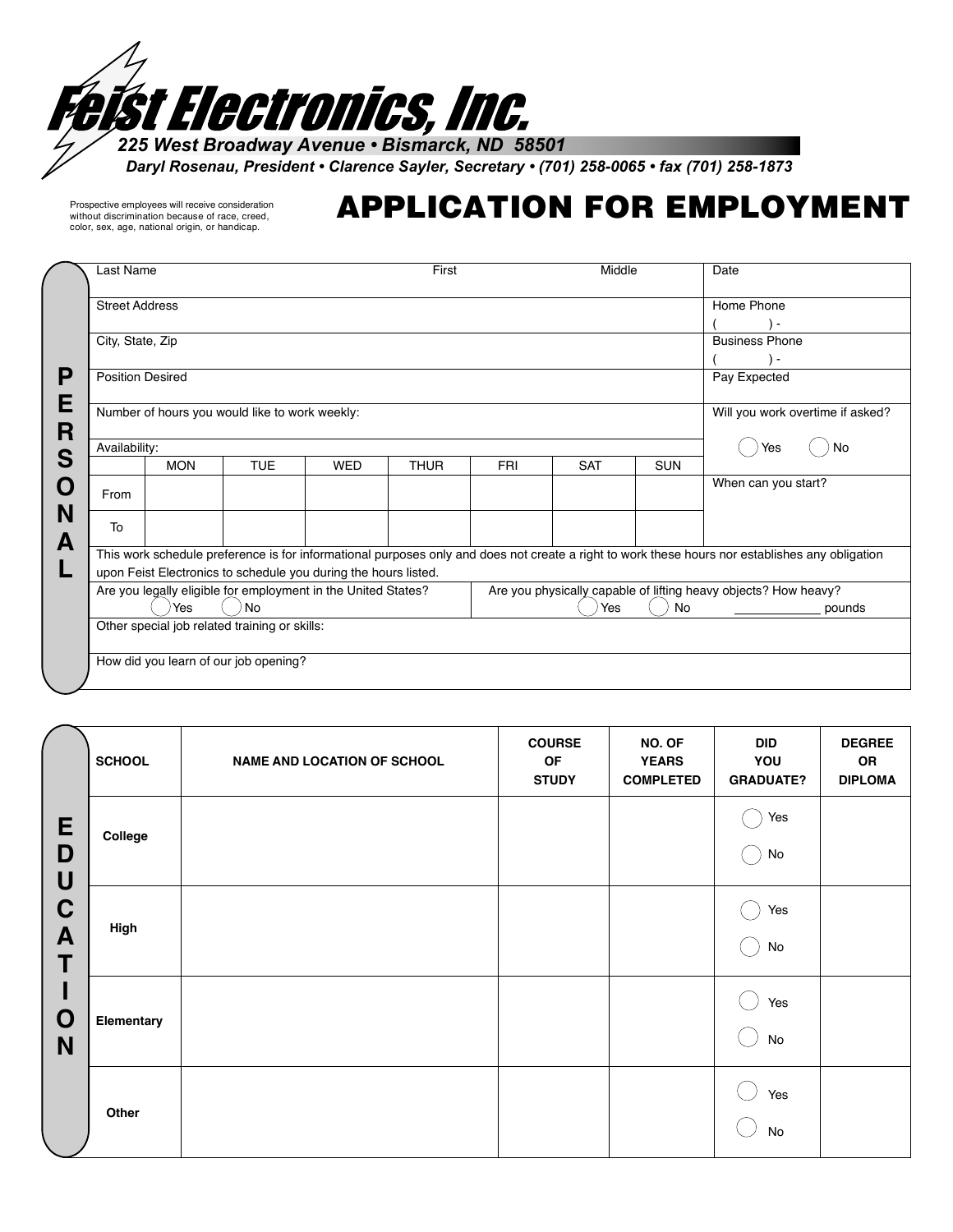## **EMPLOYMENT**

Please give accurate, complete fulltime and part-time employment record. Start with the present or most recent employer.

|   | Company Name                           | Telephone                 |           |      |  |
|---|----------------------------------------|---------------------------|-----------|------|--|
|   |                                        |                           | $\,$ $\,$ |      |  |
|   | Address                                | Employed (Month and Year) |           |      |  |
|   |                                        | From                      |           | To   |  |
| ⊣ | Name of Supervisor                     | Hourly Pay                |           |      |  |
|   |                                        | Start                     |           | Last |  |
|   | State Job Title and Describe Your Work | Reason for Leaving        |           |      |  |
|   |                                        |                           |           |      |  |
|   |                                        |                           |           |      |  |
|   |                                        |                           |           |      |  |

|                | <b>Company Name</b>                    | Telephone                 |                          |      |  |
|----------------|----------------------------------------|---------------------------|--------------------------|------|--|
|                |                                        |                           | $\overline{\phantom{0}}$ |      |  |
|                | Address                                | Employed (Month and Year) |                          |      |  |
|                |                                        | From                      |                          | To   |  |
| $\overline{2}$ | Name of Supervisor                     | <b>Hourly Pay</b>         |                          |      |  |
|                |                                        | Start                     |                          | Last |  |
|                | State Job Title and Describe Your Work | Reason for Leaving        |                          |      |  |
|                |                                        |                           |                          |      |  |
|                |                                        |                           |                          |      |  |
|                |                                        |                           |                          |      |  |

|   | <b>Company Name</b>                    | Telephone                 |     |      |
|---|----------------------------------------|---------------------------|-----|------|
|   |                                        |                           | . . |      |
|   | Address                                | Employed (Month and Year) |     |      |
|   |                                        | From                      |     | To   |
| 3 | Name of Supervisor                     | Hourly Pay                |     |      |
|   |                                        | Start                     |     | Last |
|   | State Job Title and Describe Your Work | Reason for Leaving        |     |      |
|   |                                        |                           |     |      |
|   |                                        |                           |     |      |
|   |                                        |                           |     |      |

|                         | <b>Company Name</b>                    | Telephone                 |     |      |  |
|-------------------------|----------------------------------------|---------------------------|-----|------|--|
|                         |                                        |                           | ۔ ۱ |      |  |
|                         | Address                                | Employed (Month and Year) |     |      |  |
|                         |                                        | From                      |     | To   |  |
| $\overline{\mathbf{4}}$ | Name of Supervisor                     | Hourly Pay                |     |      |  |
|                         |                                        | Start                     |     | Last |  |
|                         | State Job Title and Describe Your Work | Reason for Leaving        |     |      |  |
|                         |                                        |                           |     |      |  |
|                         |                                        |                           |     |      |  |
|                         |                                        |                           |     |      |  |

|   | Company Name                           | Telephone                 |     |      |
|---|----------------------------------------|---------------------------|-----|------|
| 5 |                                        |                           | ۔ ۱ |      |
|   | Address                                | Employed (Month and Year) |     |      |
|   |                                        | From                      |     | To   |
|   | Name of Supervisor                     | <b>Hourly Pay</b>         |     |      |
|   |                                        | Start                     |     | Last |
|   | State Job Title and Describe Your Work | Reason for Leaving        |     |      |
|   |                                        |                           |     |      |
|   |                                        |                           |     |      |
|   |                                        |                           |     |      |

|                                                   | <b>DO NOT CONTACT</b> |  |  |  |  |
|---------------------------------------------------|-----------------------|--|--|--|--|
| We may contact the employers listed above unless  | Employer Number(s).   |  |  |  |  |
| you indicate those you do not want us to contact. | Reason                |  |  |  |  |